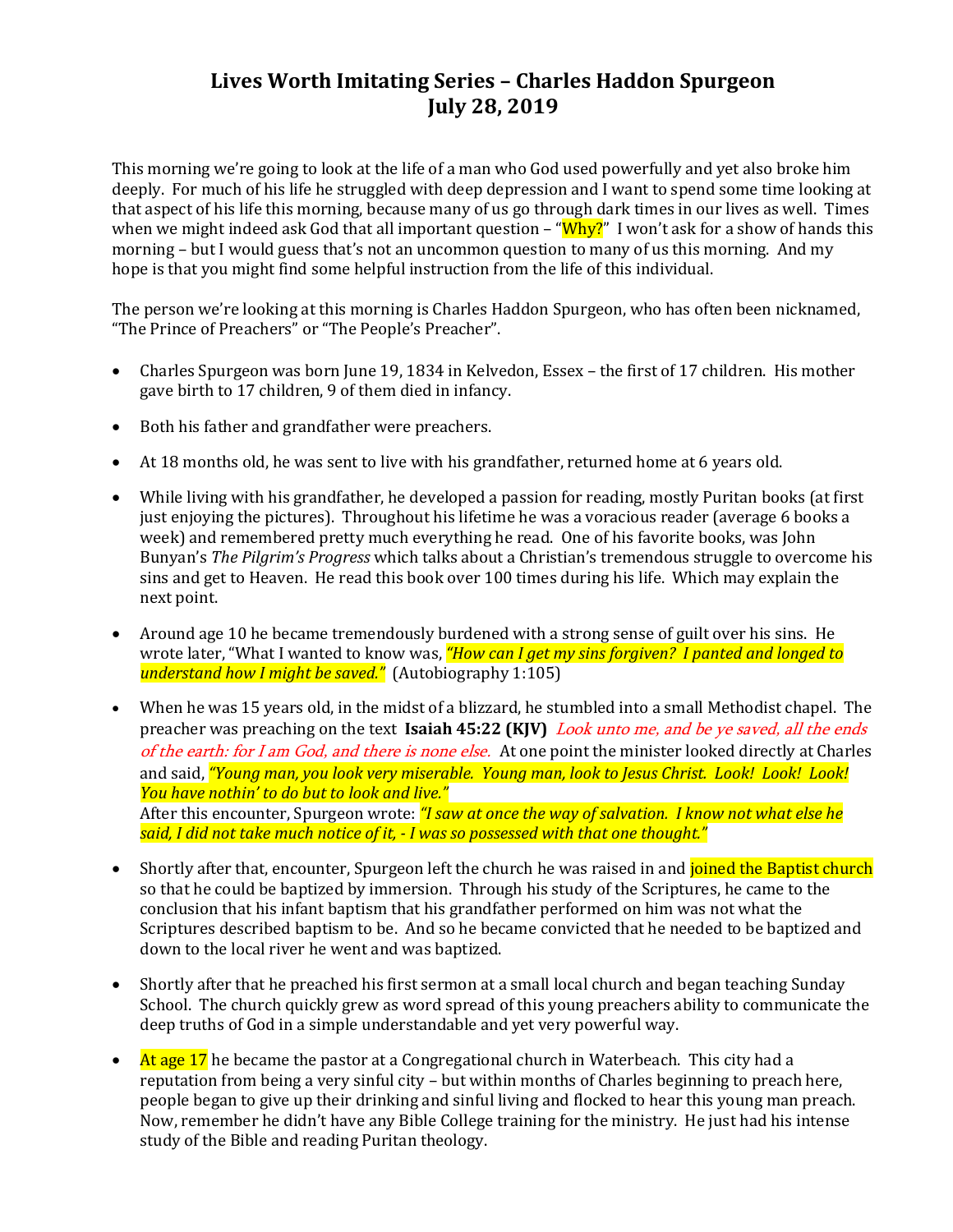- On one occasion of preaching at this little church, an elder from the New Park Street Chapel, (at one time the largest Baptist church in London but had decreased in attendance significantly), was in attendance and he went back to his home church and strongly recommend they interview Charles for the preaching vacancy position they currently had.
- They sent a letter inviting Charles to try out and so he did. After several months of "trial" preaching they officially hired him at age 20. He ended up serving as their <mark>pastor for 38 years</mark>, until his death in 1892, During that time they went through two massive remodels because they kept running out of room for all the people that came to hear him preach.
- Two years after beginning this ministry, at age 22, he married Susannah Thompson and the next year they welcomed two twin sons into the world.
- He typically preached to 6,000 people on the Lord's Day. And at the peak of his preaching, he preached 13 times a week.
- He once preached to an **indoor crowd of 23,654 people** without electronic amplification. His style of preaching was very dramatic and often he would shout and run back and forth across the stage.
- Early on they began publishing his sermons and they would sell  $25,000$  copies a week and eventually were translated into 20 languages.
- $\bullet$  He wrote more than  $140$  books
- He was involved in **planting 187 churches**
- He established and oversaw a host of ministries including a pastor's college (that trained nearly 900 students during his lifetime), an orphanage that still operates today, 17 houses for poor and elderly women and a day school for children.
- At Spurgeon's  $50<sup>th</sup>$  birthday party they listed  $66$  organizations that he founded and conducted.
- Spurgeon died on January 31, 1892. The streets were lined with thousands of people as his casket passed. On top of the casket was a large pulpit Bible opened to **Isaiah 45:22** *"Look unto Me, and be ye saved, all the ends of the earth."*
- During his lifetime, Spurgeon is estimated to have **preached to 10 million people.**
- He often worked **18 hours a day**.

#### **Spurgeon's Struggle with Depression:**

Charles' life long struggles with depression is well documented from his own preaching and writings. Many factors contributed to this.

- Struggle with his own sin from age 10-15. He wrote about this experience: *"The justice of God, like a ploughshare, tore my spirit. I was condemned, undone, destroyed – lost, helpless, hopeless – I though hell was before me…I prayed but found no answer of peace. It was long with me thus."*
- During the early years of his preaching ministry he received intense criticism and slander from other ministers who disagreed with his style of preaching, (they thought he was over dramatic, too simplistic and too crude). Early on in their marriage, his wife Susannah framed **Matthew 5:11-12** and displayed it in their bedroom to see at the beginning and close of every day. *"Blessed are you when people insult you, persecute you and falsely say all kinds of evil against you because of me. Rejoice and be glad, because great is your reward in heaven, for in the same way they persecuted the prophets who were before you.*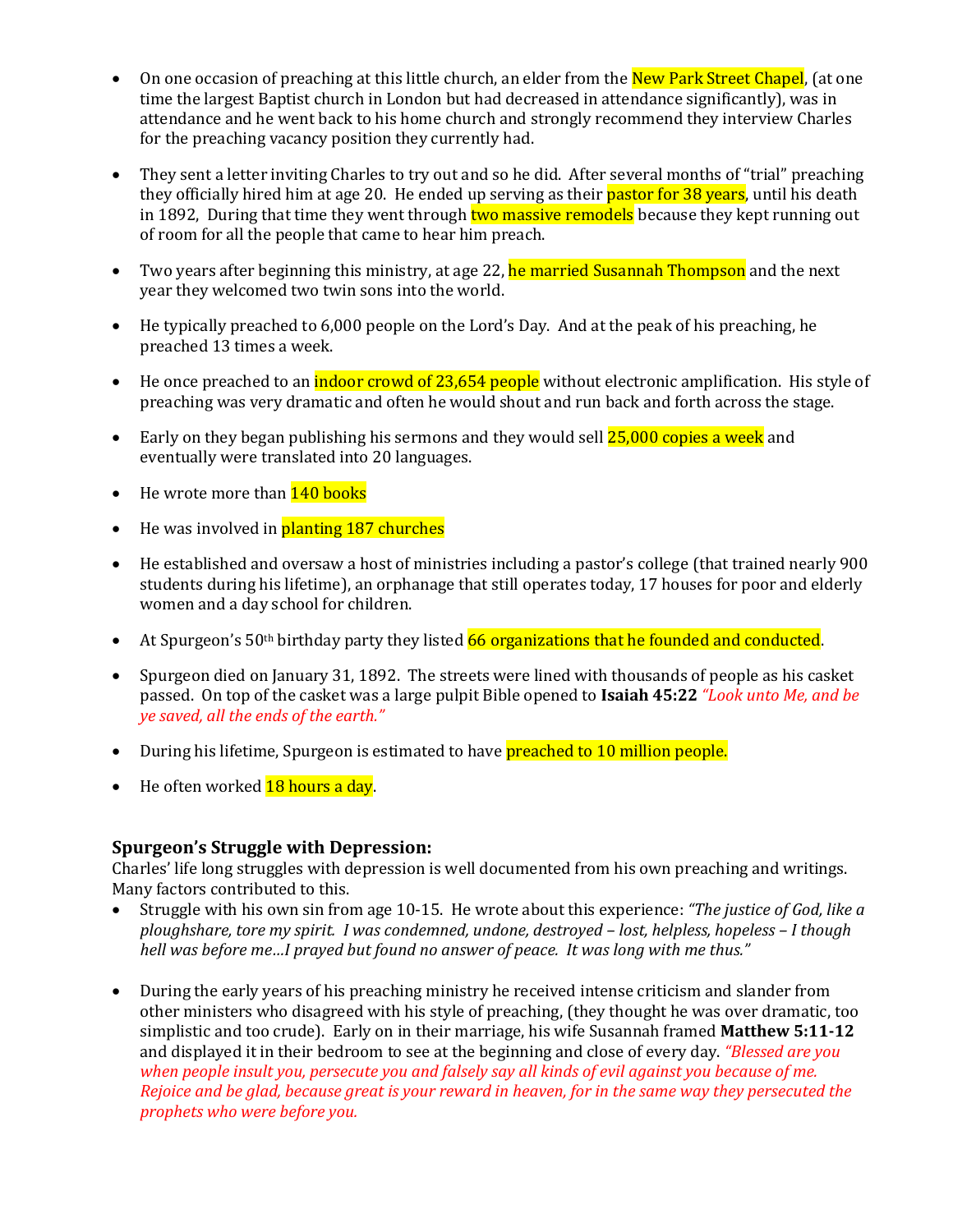- 2 years into his ministry in London, he was preaching to a packed auditorium in Surrey Hall. It held 12,000 people with 10,000 more in the gardens outside. The service was underway and Spurgeon was in the midst of praying, prior to speaking, when several people (many suspect critics of Spurgeon) shouted "Fire! Fire! The Galleries are giving way!" That created a mass stampede of people trying to get out. In the confusion, 7 people died and 28 were hospitalized with serious injuries. Spurgeon was totally undone by this and was carried from the pulpit and taken to a friend's house where he remained for several days in deep depression. He didn't return to the pulpit for several months. His wife, Susannah, and many others didn't think he'd ever recover from this devastation.
- 9 years into their marriage, his wife, Susannah, became a invalid and seldom was able to hear her husband preach after that.
- The depression that hit Spurgeon so hard after the "Fire" incident continued to plague him throughout the remainder of his life. Plus, he kept a very demanding schedule. Typically working 18 hour days. At one point he wrote: "*No one living knows the toil and care I have to bear. I ask for no sympathy but ask indulgence if I sometimes forget something. I have to look after the Orphanage, have charge of a church with 4, 000 members, sometimes there are marriages and burials to be undertaken, there is the weekly sermon to be revise, the weekly magazine, The Sword and the Trowel, to be edited, and besides all that, a weekly average of 500 letters to be answered."* He also wrote that "*the ministry is a matter which sears the brain and strains the heart, and drains out the life of a man if he attends to it as he should."*
- When he was **35 years old**, Spurgeon began to suffer extreme pain from several physical conditions: gout, a burning kidney disease (Bright's disease), rheumatism and neuritis. The pain from these conditions became so intense that it kept him from preaching 1/3 of the time.

### **Spurgeon's Approach to Suffering:**

1. **He maintained that since God is sovereign there is no such thing as "accidents" in life.** Everything is either orchestrated or allowed by God. He wrote *"It would be a very sharp and trying experience to me to think that I have an affliction which God never sent me, that the bitter cup was never filled by his hand, that my trials were never measured out by him, not sent to me by his arrangement of their weight and quantity."* He compared his ongoing sufferings to a river and its waterfall. He says, *"If you drink of the river of affliction nears its outfall it is brackish and offensive to the taste, but if you will trace it to its source, where it rises at the foot of the throne of God, you will find its waters to be sweet and health-giving."*

Let me ask you two questions:

- Do you find comfort in the belief that all suffering and pain you experience is caused or allowed by God?
- Does it give you greater comfort to believe that the deepest suffering you've experienced was outside of God's hands or power – or in other words, an accident?

The writers of the Bible clearly believed that God was the cause of both good and bad things that happen on the earth. Job, directly blamed God for his situation. Many of the Psalmists call out to God in the midst of their pain asking that painful question: Why God? Why? **Psalm 73**, Asaph calls out to God complaining that the wicked seem to have a much better life than the righteous do. They seem to have fewer problems and pain and suffering. Why God? In verse 13 he says, "*Surely in vain have I kept my heart pure; in vain have I washed my hands in innocence. All day long I have been plagued; I have been punished every morning."* And yet he concludes the psalm with "*My flesh and my heart may fail, but God is the strength of my heart and my portion forever* " Psalms 73:26 (NIV)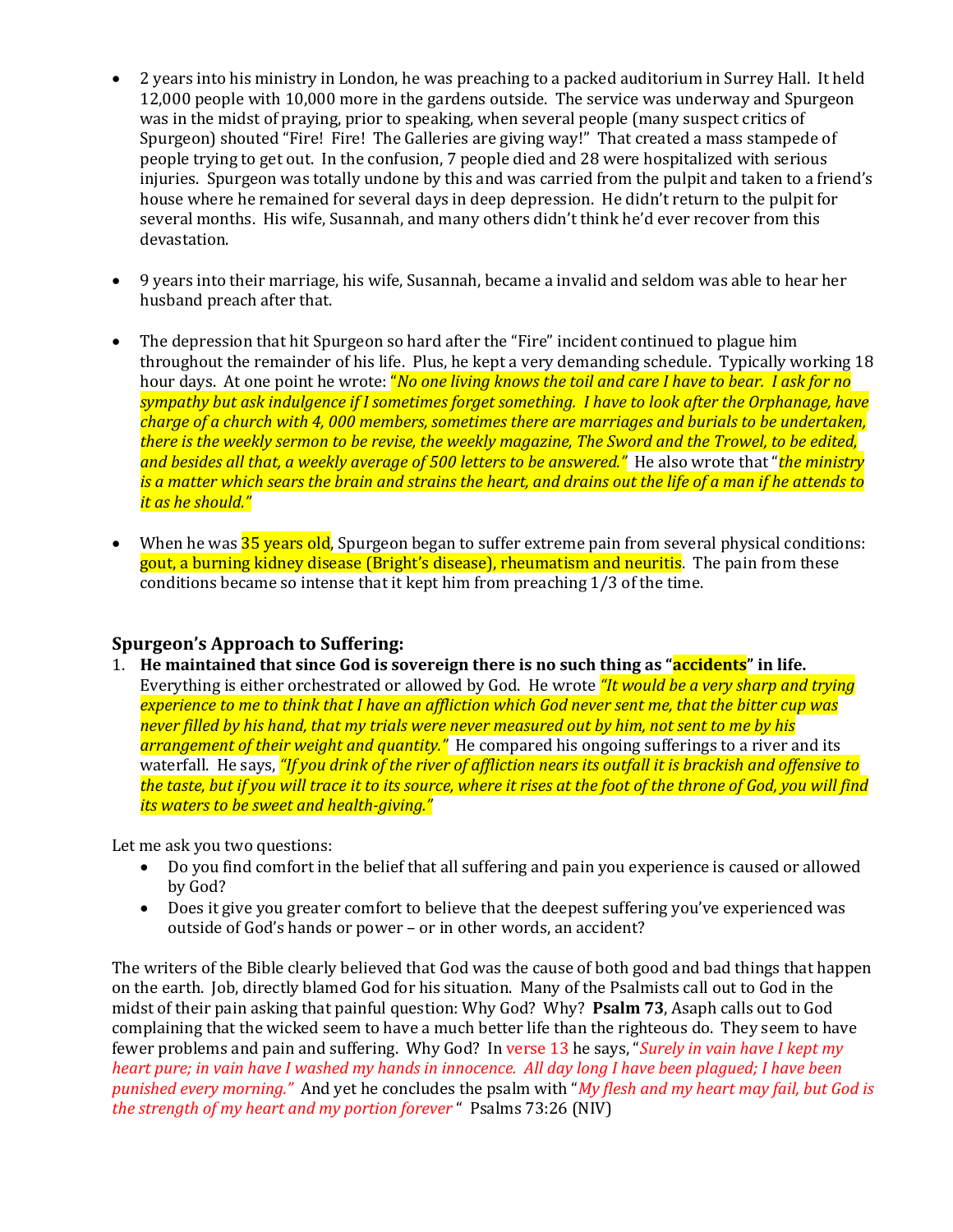2. **Spurgeon maintained that God never leaves us in our sufferings but walks with us in them**. Therefore, he kept his sights on Jesus, who himself experienced suffering.

### **3. Jesus is acquainted with our sufferings.**

**Isaiah 53:3-4 (NIV)** *He was despised and rejected by mankind, a man of suffering, and familiar with pain. Like one from whom people hide their faces he was despised, and we held him in low esteem. Surely he took up our pain and bore our suffering, yet we considered him punished by God, stricken by him, and afflicted.*

Jesus intentionally entered into this world and allowed himself to be brutally treated in order that we might experience the grace and kindness and love of God, both now and forever.

#### **4. Spurgeon constantly reminded himself that this life is merely a preparation for eternity, where there will no longer be any pain or suffering.**

#### **5. God uses our pain and sufferings to prepare us for ministry**

**2 Corinthians 1:3-4 (NIV)** *Praise be to the God and Father of our Lord Jesus Christ, the Father of compassion and the God of all comfort, who comforts us in all our troubles, so that we can comfort those in any trouble with the comfort we ourselves receive from God.*

Tomorrow night at Life Group we're going to delve more deeply into this whole topic of suffering and depression and see what the Scriptures have to say about it. There's two psalms in particular (Psalm 39 & 88) that can seem pretty discouraging and brutally honest. We'll look deeper into how to respond to pain while actually deepening your faith in God.